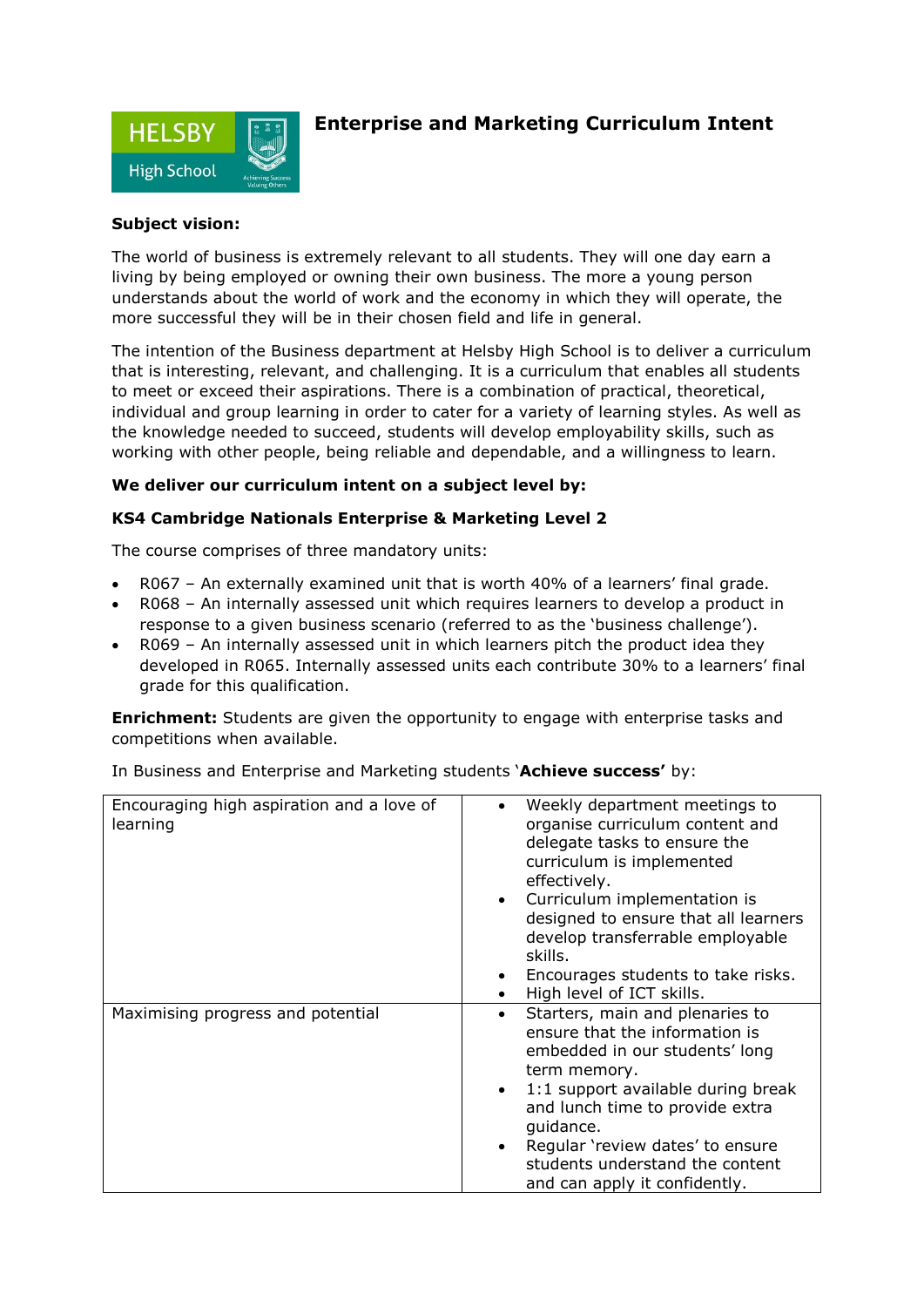| Providing rewarding learning experiences       | Well-resourced department which<br>$\bullet$<br>has specialist resources to support<br>each unit of work.<br>Interview practice/assessment<br>$\bullet$<br>centre activities.<br>Students have plenty of<br>$\bullet$<br>opportunities to reflect and improve<br>their critical thinking skills.                                  |
|------------------------------------------------|-----------------------------------------------------------------------------------------------------------------------------------------------------------------------------------------------------------------------------------------------------------------------------------------------------------------------------------|
| Offering diverse opportunities                 | Students are given guidance<br>$\bullet$<br>booklets for each unit and learning<br>aims to guide their learning and<br>progress.<br>Every student has access to past<br>papers and revision materials.<br>Well-qualified teachers with expert<br>$\bullet$<br>knowledge in this field.                                            |
| Recognising and celebrating all<br>achievement | Students are made aware of their<br>$\bullet$<br>Target Grades, their Predicted<br>Grades and thus their progress.<br>Regular communication, constant<br>$\bullet$<br>feedback and areas of improvement<br>are discussed.<br>Business and Enterprise and<br>$\bullet$<br>Marketing continue to perform<br>above national average. |

In Business and Enterprise and Marketing, students '**Value Others'** by:

| Contributing to a safe school environment                   | Lessons take place in safe, well<br>$\bullet$<br>managed and organised<br>environments.<br>Students are well aware of safety<br>when using ICT                                                                                                                                                                                                                                                         |
|-------------------------------------------------------------|--------------------------------------------------------------------------------------------------------------------------------------------------------------------------------------------------------------------------------------------------------------------------------------------------------------------------------------------------------------------------------------------------------|
| Showing tolerance, respect and fairness                     | Business and Enterprise and<br>$\bullet$<br>Marketing focuses on exploring<br>business opportunities; this allows<br>students to be creative and think<br>outside the box.<br>The course is designed to ensure<br>$\bullet$<br>that students are prepared for the<br>real business world, such as taking<br>part in presentations, conducting<br>research and improving their<br>employability skills. |
| Listening to and respecting others' views                   | Regular group work to encourage<br>$\bullet$<br>collaboration.<br>Presentations to share knowledge<br>$\bullet$<br>and views with peers.<br>Assessment centre activities.                                                                                                                                                                                                                              |
| Appreciating and embracing diversity                        | Students learn about recruitment<br>$\bullet$<br>and selection within a business.<br>They also learn about ethics and<br>business law.                                                                                                                                                                                                                                                                 |
| Being an active member of our school and<br>local community | Students have the opportunity to<br>$\bullet$<br>work with local businesses and<br>meet new people.                                                                                                                                                                                                                                                                                                    |